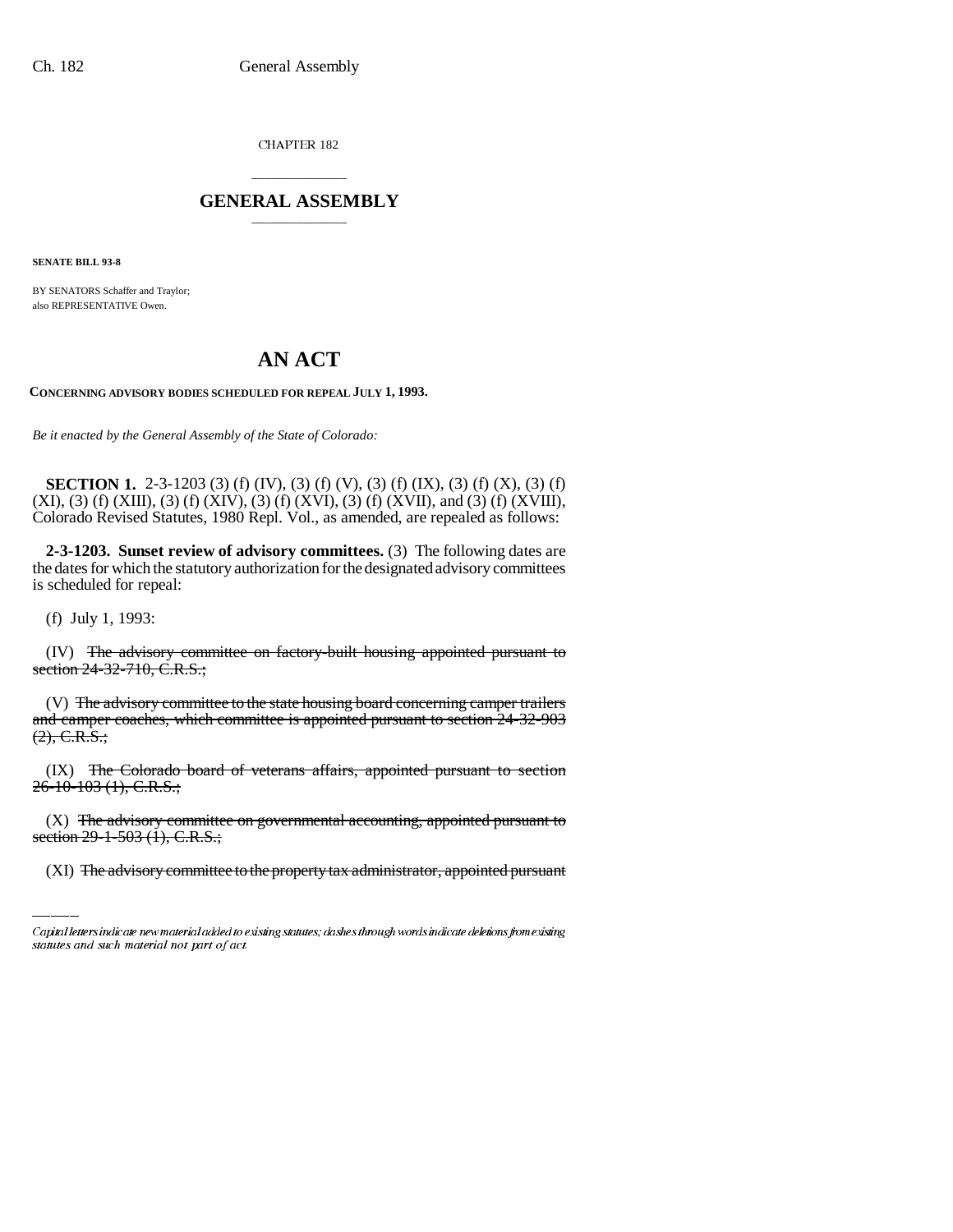to section 39-2-129, C.R.S.;

(XIII) The advisory committee to the Auraria board appointed pursuant to section  $23-70-102$  (1) (c) and (1) (d), C.R.S.;

(XIV) The organic certification advisory board appointed pursuant to section 35-11.5-114, C.R.S.:

(XVI) The advisory committee on factory-built nonresidential structures, appointed pursuant to section 24-32-1903 (2), C.R.S.;

(XVII) The Colorado economic development advisory board created pursuant to section 24-49-101, C.R.S.;

(XVIII) The advisory board on hazardous materials responders appointed pursuant to section 24-33.5-1402, C.R.S.;

**SECTION 2.** 23-70-102 (1) (c) (II) and (1) (d) (II), Colorado Revised Statutes, 1988 Repl. Vol., as amended, are repealed as follows:

**23-70-102. Auraria board - membership - terms - oaths - voting.** (1) (c) (II) This paragraph (c) is repealed, effective July 1, 1993. Prior to said repeal, the advisory committee shall be reviewed as provided for in section 2-3-1203, C.R.S.

(d) (II)  $\overline{\text{This paragraph}}$  (d) is repealed, effective July 1, 1993. Prior to said repeal, the advisory committee shall be reviewed as provided for in section 2-3-1203, C.R.S.

**SECTION 3.** 24-32-710 (3) (a) and (3) (b), Colorado Revised Statutes, 1988 Repl. Vol., are amended to read:

**24-32-710. Rules - enforcement - advisory committee - sunset review.** (3) (a) The board shall consult with and obtain the advice of an advisory committee on factory-built housing RESIDENTIAL AND NONRESIDENTIAL STRUCTURES in the drafting and promulgation of rules. The committee shall consist of twelve members appointed by the state director of housing from the following professional and technical disciplines: One member from architecture, one from structural engineering, three from building code enforcement, one from mechanical engineering or contracting, one from electrical engineering or contracting, one from the plumbing industry, one from the mobile home industry, one from the construction design or producer industry, one from manufactured housing, and one from organized labor. Committee members shall be reimbursed for actual and necessary expenses incurred while engaged in official duties.

(b)  $(H)$  This subsection  $(3)$  is repealed, effective July 1, 1993.

(II) Prior to said repeal, the advisory committee on factory-built housing shall be reviewed as provided for in section 2-3-1203, C.R.S.

**SECTION 4.** 24-32-903 (2) (b), Colorado Revised Statutes, 1988 Repl. Vol., is repealed as follows: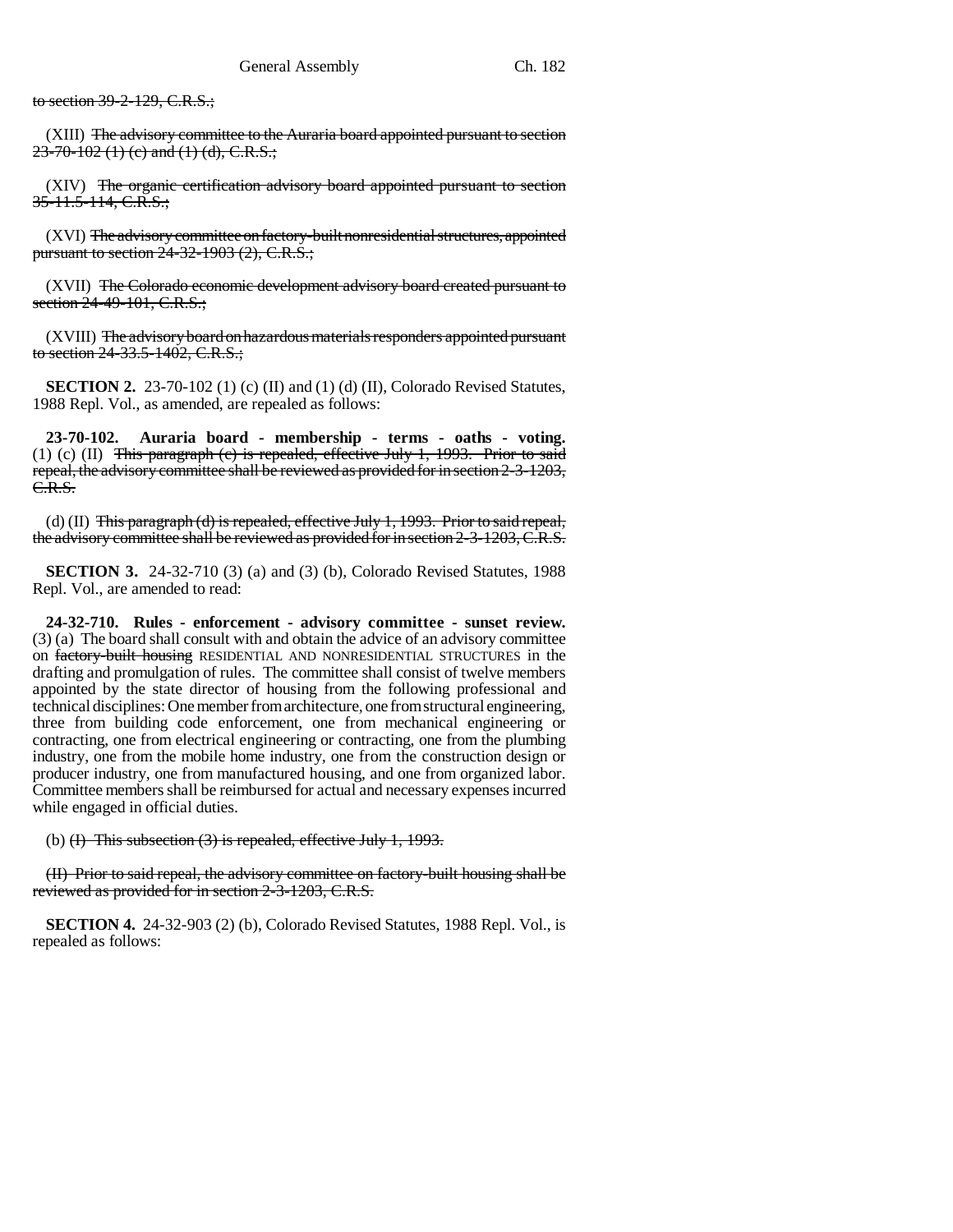**24-32-903. Rules - advisory committee - sunset review - enforcement.** (2) (b)  $(H)$  This subsection  $(2)$  is repealed, effective July 1, 1993.

(II) Prior to said repeal, the advisory committee appointed pursuant to this subsection (2) shall be reviewed as provided for in section 2-3-1203, C.R.S.

**SECTION 5.** 24-32-1903 (2), Colorado Revised Statutes, 1988 Repl. Vol., as amended, is amended to read:

**24-32-1903. Rules - advisory committee - sunset review - enforcement.** (2) (a) The board shall appoint, consult with and obtain the advice of  $\theta$  THE advisory committee to serve at the pleasure of the board, on factory-built nonresidential structures ON RESIDENTIAL AND NONRESIDENTIAL STRUCTURES, AS DESCRIBED IN AND APPOINTED PURSUANT TO THE PROVISIONS OF SECTION 24-32-710 (3) (a) in drafting such rules and regulations. The advisory committee shall consist of at least three members and shall be composed of persons knowledgeable in the field of the manufacturing of factory-built nonresidential structures, and members shall be reimbursed for actual and necessary expenses incurred while engaged in official duties.

(b)  $(H)$  This subsection  $(2)$  is repealed, effective July 1, 1993.

(II) Prior to said repeal, such advisory committee shall be reviewed as provided for in section 2-3-1203, C.R.S.

**SECTION 6.** 24-33.5-1402 (3), Colorado Revised Statutes, 1988 Repl. Vol., as amended, is repealed as follows:

**24-33.5-1402. Advisory board - legislative declaration.** (3) (a) This section is repealed, effective July 1, 1993.

(b) Prior to said repeal, the advisory board shall be reviewed as provided for in section 2-3-1203, C.R.S.

**SECTION 7.** 24-49-101 (2), Colorado Revised Statutes, 1988 Repl. Vol., as amended, is amended to read:

**24-49-101. Colorado economic development advisory board - creation membership.** (2) The board shall consist of twelve members appointed and serving as follows:

(a) The governor of Colorado;

(b) The president of the senate;

(c) The speaker of the house of representatives;

(d) The minority leaders of the senate and house of representatives;

(e) Seven EIGHT members from the private sector recognized for expertise in business development, capital or finance development, rural development, small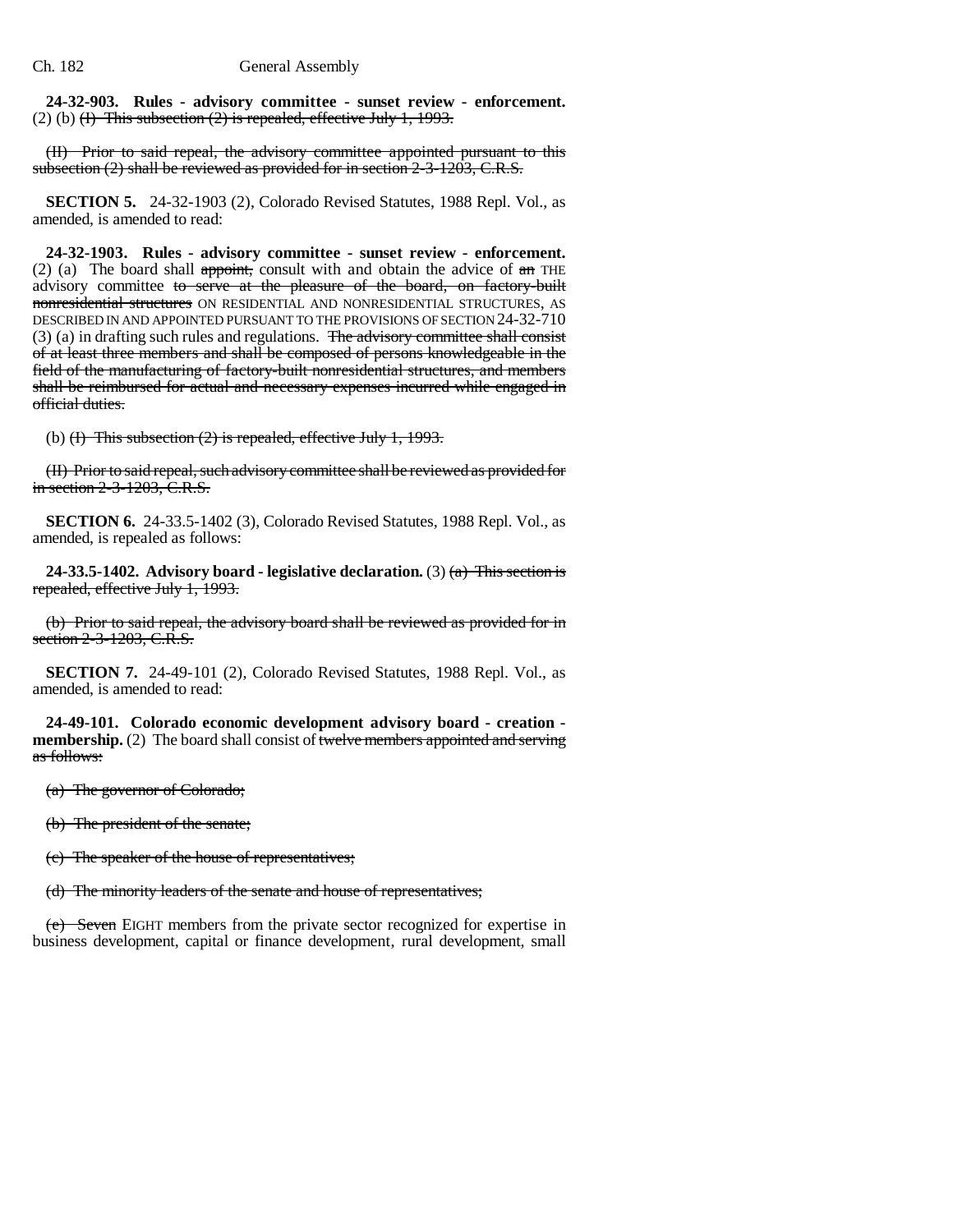General Assembly Ch. 182

business, transportation, and labor, which may include a private sector member of the Colorado economic development commission. Three FOUR of such members shall be appointed by the governor; two members shall be appointed by the speaker of the house of representatives; and two members shall be appointed by the president of the senate.

**SECTION 8.** 24-49-102 (1) (a), (5), and (6), Colorado Revised Statutes, 1988 Repl. Vol., as amended, are amended to read:

**24-49-102. Powers, duties, and functions of the Colorado economic development advisory board - repeal.** (1) The Colorado economic development advisory board shall have the following powers, duties, and functions:

(a) To create a partnership between PROVIDE ADVICE TO the legislative and executive branches of state government and other appropriate private and public sector organizations in achieving the economic goals of the state;

(5) The board shall meet at least four times per year. The governor, the speaker of the house of representatives, and the president of the senate shall serve as co-chairs of the board and shall alternate each year in presiding over meetings of the board. THE PRESIDING OFFICER OF THE BOARD SHALL BE ELECTED BY ITS MEMBERS AND SERVE FOR A PERIOD OF ONE YEAR. THE PRESIDING OFFICER MAY BE REELECTED BY THE BOARD FOR SUBSEQUENT TERMS.

(6) (a) This article is repealed, effective July 1, 1993.

(b) Prior to said repeal, the advisory board shall be reviewed as provided in section 2-3-1203, C.R.S.

**SECTION 9.** 26-10-103 (6), Colorado Revised Statutes, 1989 Repl. Vol., is repealed as follows:

**26-10-103. Board of veterans affairs - sunset review.** (6) (a) This section is repealed, effective July 1, 1993.

(b) Prior to said repeal, the Colorado board of veterans affairs shall be reviewed as provided for in section 2-3-1203, C.R.S.

**SECTION 10.** 29-1-503 (1) and (5), Colorado Revised Statutes, 1986 Repl. Vol., are amended to read:

**29-1-503. Appointment of advisory committee - powers and duties - sunset review.** (1) The governor, with the advice and consent of the senate, shall appoint an advisory committee on governmental accounting to assist the auditor in formulating and prescribing a classification of accounts which shall consist of six members, one of whom shall be a member of the Colorado society of certified public accountants and the remaining five of whom shall be active in finance matters either as elected officials or finance officers employed by a unit of local government as defined in section 29-1-502 and each of whom shall represent one of the following levels of local government: Counties, cities and counties, cities and towns, school districts and junior college districts, and local improvement or special service districts